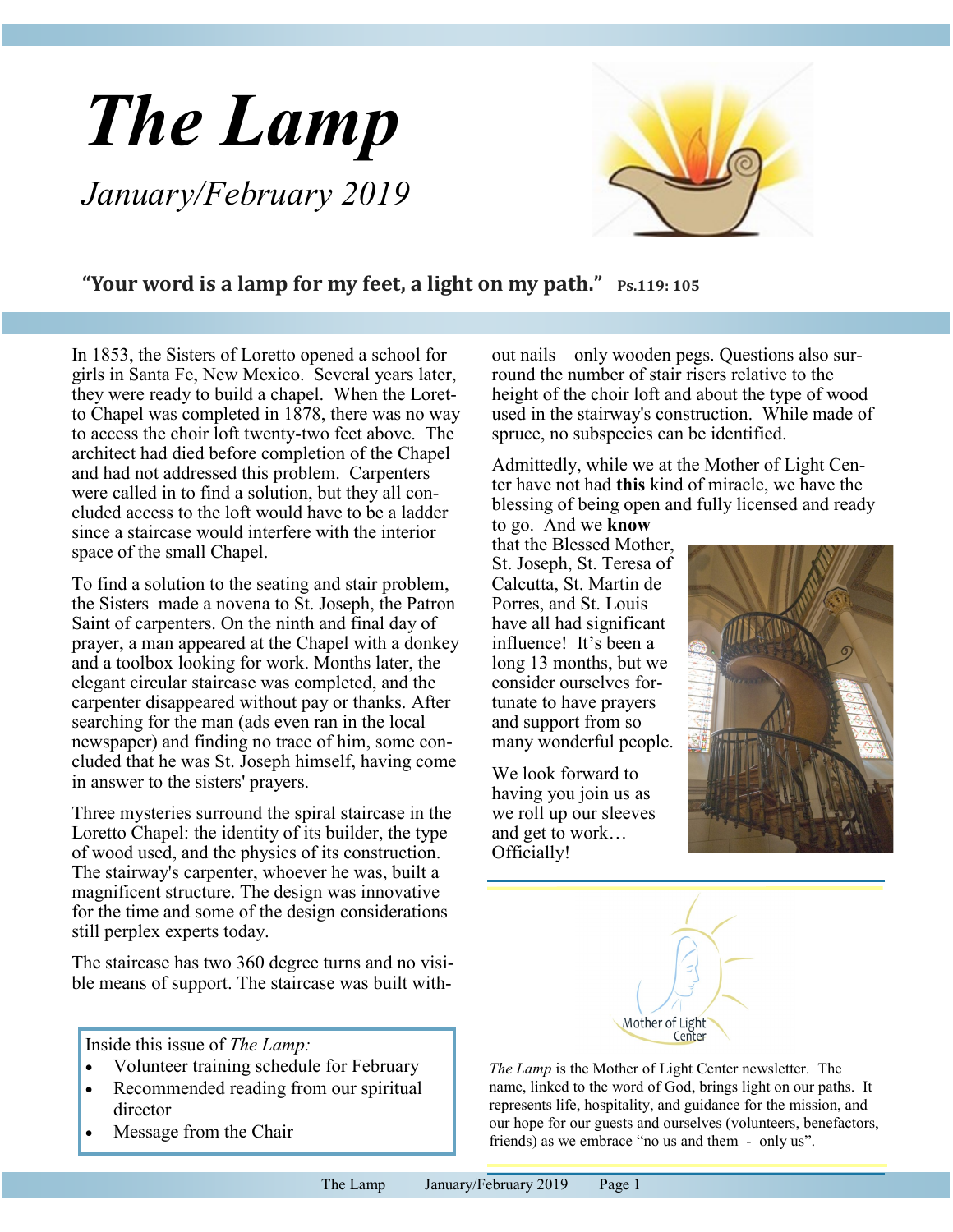# <span id="page-1-0"></span>*Recommended Reading*

#### *Scriptural Rosary* by Christianica

This little book is a big blessing. It is a great help to Rosary beginners and to long-time Rosary devotees. Even using it once in a while will add depth or renew old meditation "trails" you've forgotten.

The book helps you pray the rosary with fewer distractions. It contains the Joyful, Sorrowful, Luminous and Glorious mysteries.

A section at the beginning of the book explains how to pray the Scriptural Rosary and there's a section that provides the historic background.

The Scriptural Rosary has a scriptural verse between each Hail Mary to help focus the mind on each event in a particular mystery of Christ's life.

## *AmazonSmile*

AmazonSmile is a simple and automatic way to support Mother of Light Center every time you shop, at no cost to you. When you shop at [smile.amazon.com,](https://smile.amazon.com/ref=smi_se_saas_lsmi_smi) you'll find the same prices, selection and convenient shopping experience as Amazon.com, with the added bonus that Amazon will donate a portion of the purchase price to Mother of Light Center!

To shop at AmazonSmile, simply go to [smile.amazon.com](https://smile.amazon.com/ref=smi_se_saas_lsmi_smi) from the web browser on your computer or mobile device. Tens of millions of products on AmazonSmile are eligible for donations. You will see eligible products marked "Eligible for AmazonSmile donation" on their product detail pages. Recurring Subscribe-and-Save purchases and subscription renewals are not currently eligible.

You can use your existing Amazon.com account on AmazonSmile.

On your first visit to AmazonSmile [smile.amazon.com,](https://smile.amazon.com/ref=smi_se_saas_lsmi_smi) you need to select Mother of Light Center to receive donations from eligible purchases before you begin shopping. Your selec-



Reverend Father Matthew Zuberbueler Spiritual Director, Mother of Light Center Pastor, St. Anthony Catholic Church

tion will be remembered, and then every eligible purchase you make at [smile.amazon.com](https://smile.amazon.com/ref=smi_se_saas_lsmi_smi) will result in a donation.

The AmazonSmile Foundation will donate 0.5% of the purchase price from your eligible AmazonSmile purchases. The purchase price is the amount paid for the item minus any rebates and excluding shipping & handling, gift-wrapping fees, taxes, or service charges. From time to time, they may offer special, limited time promotions that increase the donation amount on one or more products or services or provide for additional donations to charitable organizations. Special terms and restrictions may apply. Please see the relevant promotion for complete details.

To make it really simple, you can use the link below which will take you directly to supporting Mother of Light Center on the shopping site!

[https://smile.amazon.com/ch/81](#page-1-0)-1635879

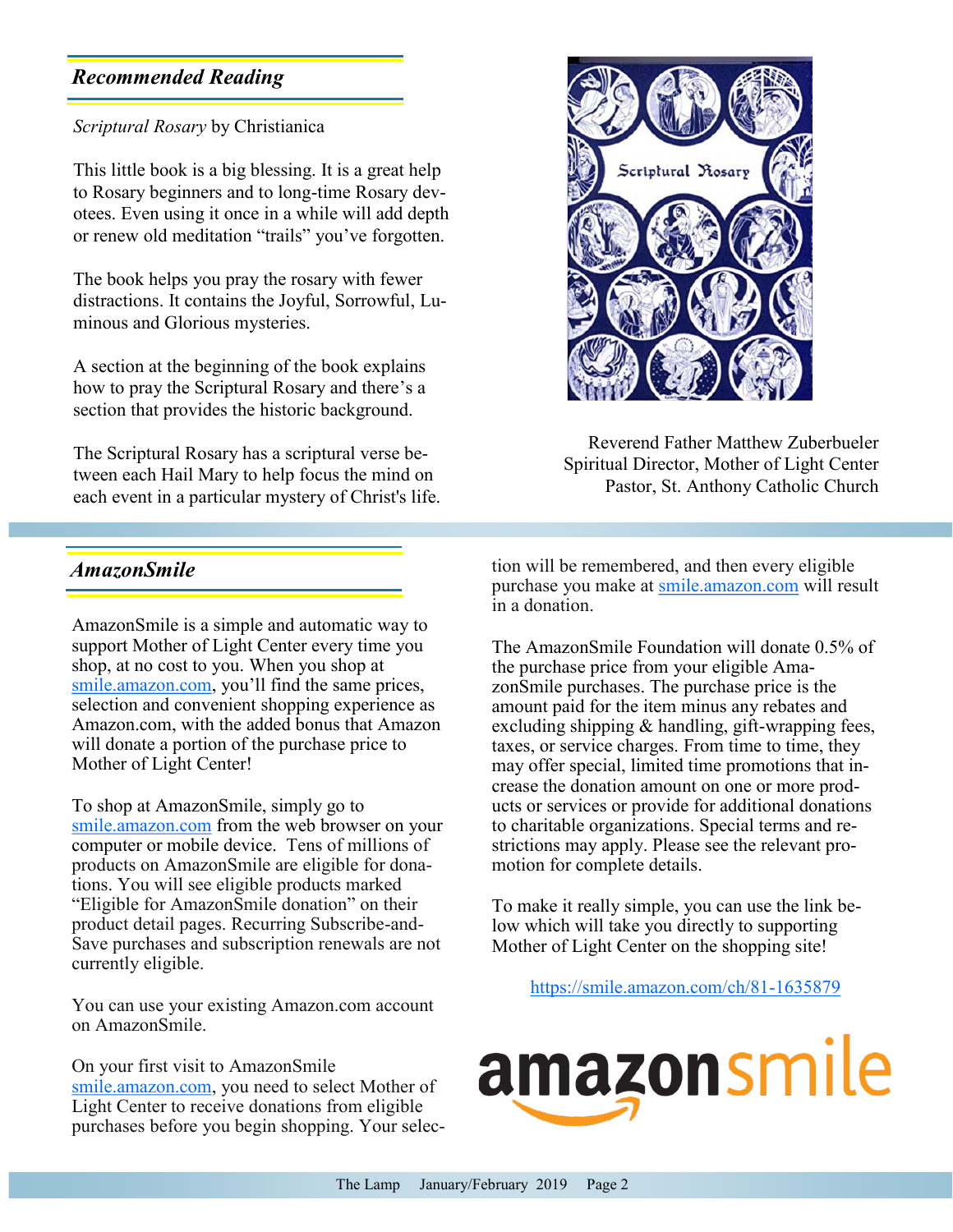## *Volunteer Training - February*

Two basic training sessions are scheduled in February. Please email motheroflightcenter@gmail.com to sign up for either of these sessions.

February 9: 10:00—11:30AM February 23: 10:00—11:30AM

Do you have or know of someone who has the following items to donate for the Center? Contact us at motheroflightcenter@gmail.com: Basic computer (less than 5 years old), small desk, and a St. Joseph Statue.

We have many needs, many jobs, many opportunities. Would you like to work inside the center? You could prepare supplies for outreach visits, or provide administrative assistance, to name just two. If you'd like to work directly with those in need, you could be part of a team that goes out to make home visits, deliver packages of food/clothing to those in need, go out to places where homeless men & women are to deliver food, comfort items, and connect with them directly. See below for another outstanding way to assist. Please join us!

## *Spring Bazaar*

MOLC is holding it's first annual Spring Bazaar after Easter. The date is to be determined, and will be sent out to all our friends via email. We hope you'll join us for some good food, good bargains, great finds and fun!

Get a jump on your spring cleaning! We are gratefully accepting gently used items for sale. With advance notice, we can pick up donations or you can drop them off at MOLC at 421 Clifford Ave, Alexandria by appointment.

Household goods, white elephants, decorative items, books, DVDs, costume jewelry are just some of the items we could use. \*\*\*\*\*\*\*\*\*\*\*\*\*\*\*\*

Volunteers are needed for pricing, packaging, and sorting donations at the Center.

On the day, at the location we need help setting up, tearing down, staffing sales tables, selling raffle tickets, and more.

Do you own or run a business? We have vendor tables available for sale at very reasonable ◆ rates!

Sponsorship opportunities are available for a face painting station, water station, signage and other options.

For volunteering, sponsorship, vendor booths, or to have your donations picked-up, please contact us at motheroflightcenter@gmail.com or call 703-850-6701.

If you haven't checked us out on Facebook—now is the time! Don't wait for the newsletter! Get regular updates and see what's going on. Simply follow us by going to: <https://www.facebook.com/MotherOfLightCenter/>